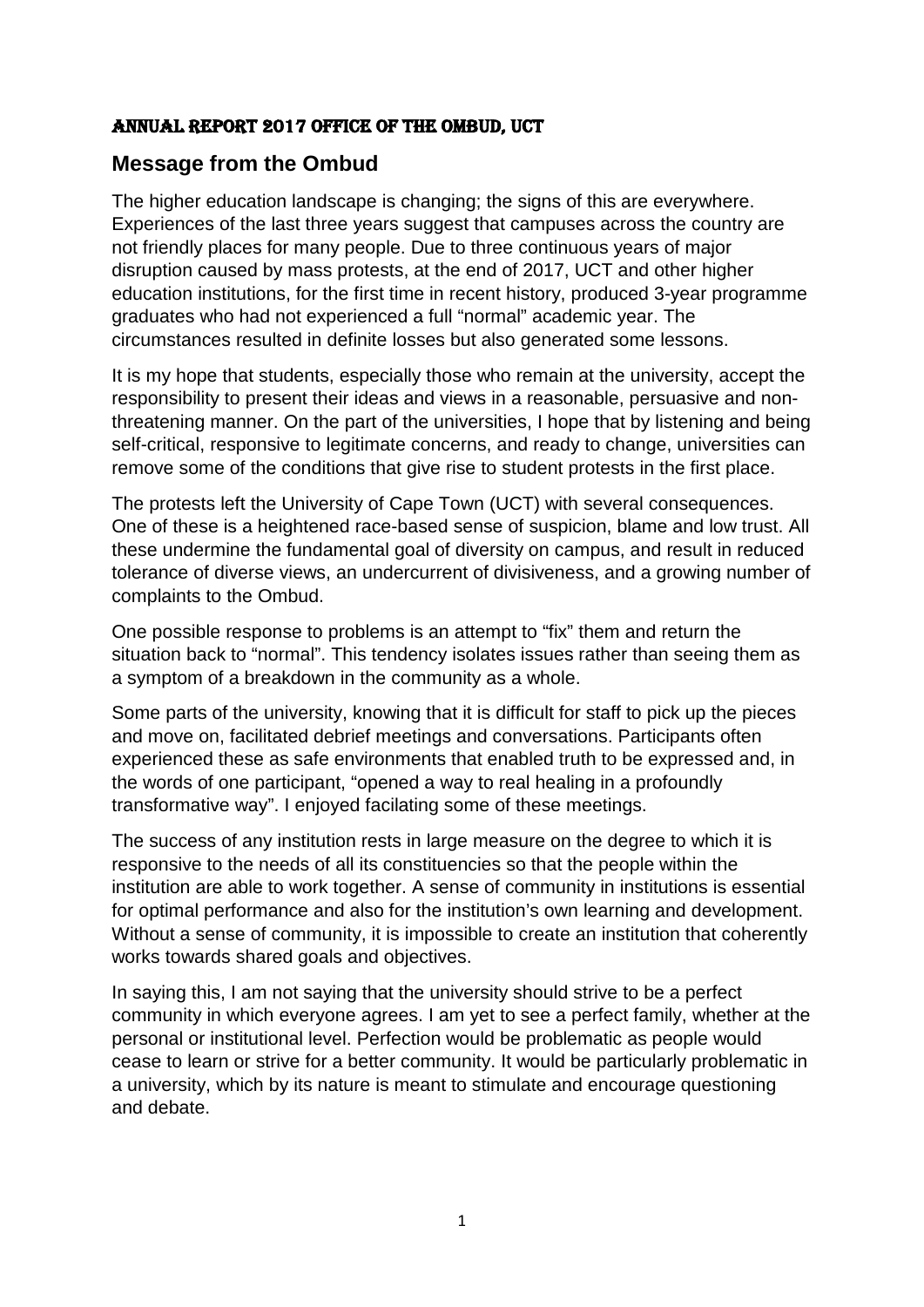My view is that, in going forward from this difficult place, the university can build on what already exists in some form. Michael  $Ray<sup>1</sup>$  $Ray<sup>1</sup>$  $Ray<sup>1</sup>$  uses a metaphor of a children's play poem that many may remember, to explain the stages of community, as follows.

*"One for the money; Two for the show; Three to get ready; Four to go"*

In using this analogy I would say the university is in stage 3, "to get ready". Ray defines this as a stage of community building where "we are dropping all the pretension and mind chatter to go into a deeper and honest place where the core of human relationship exists."

In my view, up to now one of the major obstacles has been the acceptance of false images of reality, relying on what is on paper and what individuals think over what is. It is not what the vision is, but what the university does that matters. Community at UCT will not be a gift that the university altruistically offers its people; instead it will be a gift that the university gives to itself.

As noted in previous reports, the Annual Report is an important publication for my office. It enables me to provide an account of the work of the office and at the same time educate the university about the availability of the service. I hope this report contributes through its recommendations to the ongoing improvement of fairness of decisions as well as the degree of civility of the interactions between members of the university community. Lastly, I hope that this document makes for useful and reflective reading.

Submitted with respect,

<u>.</u>

*Zetu Makamandela-Mguqulwa*

<span id="page-1-0"></span><sup>&</sup>lt;sup>1</sup> Michael L. Ray "A metaphor for a worldwide paradigm shift" Stanford University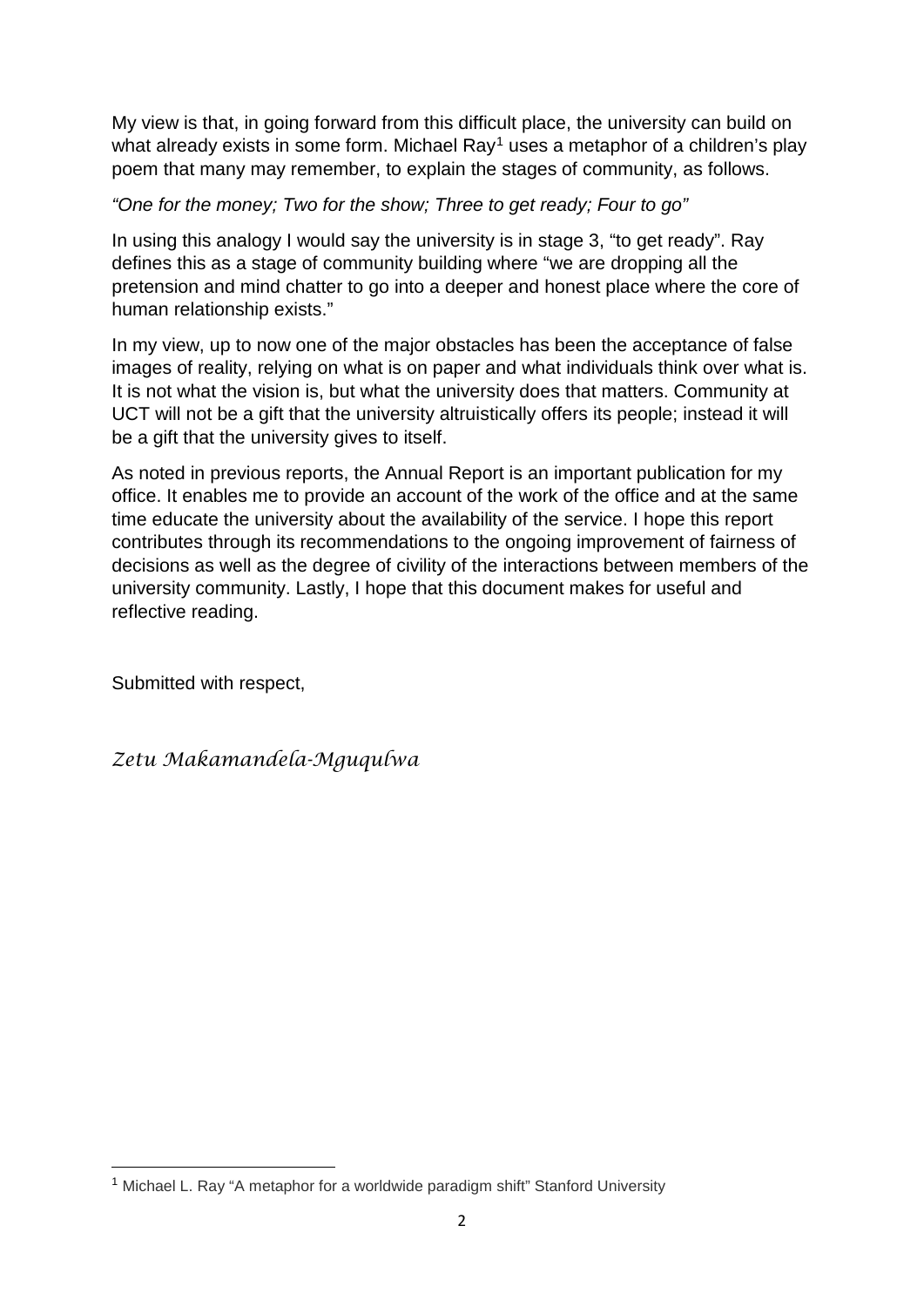### **Introduction**

The Ombuds office at the University of Cape Town is a small office with a large mandate. Whilst it is repeatedly necessary for the role to be explained and sometimes justified, the intellectual argument for the initiative in organisations has long been won. Professor Stephen Owen, a distinguished Canadian academic and former ombuds, observed that the concept of an ombuds "has taken firm hold as an instrument of accountability between the individuals and the organisation within which the ombud serves." The Ombud's office is an odd duck, perhaps the only office whose line reporting is outside the university's internal reporting structures.

The main objective of the Ombud's office is to help seek fair and satisfactory action for the individual against bureaucratic unfairness and ensure that university management and all staff fulfil their obligations. Central to the job is being an accessible, objective and responsive auditor (in the sense of listener) in dealing with complaints from the diverse members of the university community. In this role, I often step in to secure either a satisfactory explanation of actions taken or speedy redress and review. In the latter case, I may recommend steps that will prevent a recurrence of the problem.

My work is achieved on the basis of principles of confidentiality, independence and working outside of formal structures. In pursuing an informal investigation to gather facts on an issue, I ask a lot of questions while treating both parties with respect. The following email from a user reflects appreciation of this role:

*"Thank you for saving my crazy mind this year, and for hearing me. No one [else] ever said to me "??, what is it you want?" when I have been angry, and then listened patiently. And then made everything magically just go away".*

Even though ombuds do not weigh issues as more or less important, the issues that are presented to me vary from very serious to routine complaints. They range across classrom issues, exclusion, funding, fraud, arrests, supervision, a bullying colleague and parking tickets. Most ombuds are grateful for parking ticket-type issues, as they bring welcome variety in our days in the office.

A key task of the Ombud is to build enough of a relationship with different stakeholder groups to be perceived as fair and indeed operate in a fair manner, and to be perceived as, and operate in a manner that is, accessible and credible. To achieve this it is critical that an arm's-length approach is maintained in doing the work. It is for this reason that the terms of ombuds ideally is finite so that incumbents do not become too comfortable, invest in relationships and end up being, or being perceived as, "captured".

As the UCT Ombud, I am well placed to "hear" across the organisation and across boundaries. Visitors tell me that it is especially the standard of confidentiality and independence that draws them to talk to me in confidence about their issues. As a non-aligned office, my role includes keeping the university accountable and better oriented to its own values. The role requires a measure of independence and flexibility as well as a great deal of creativity, courage and integrity.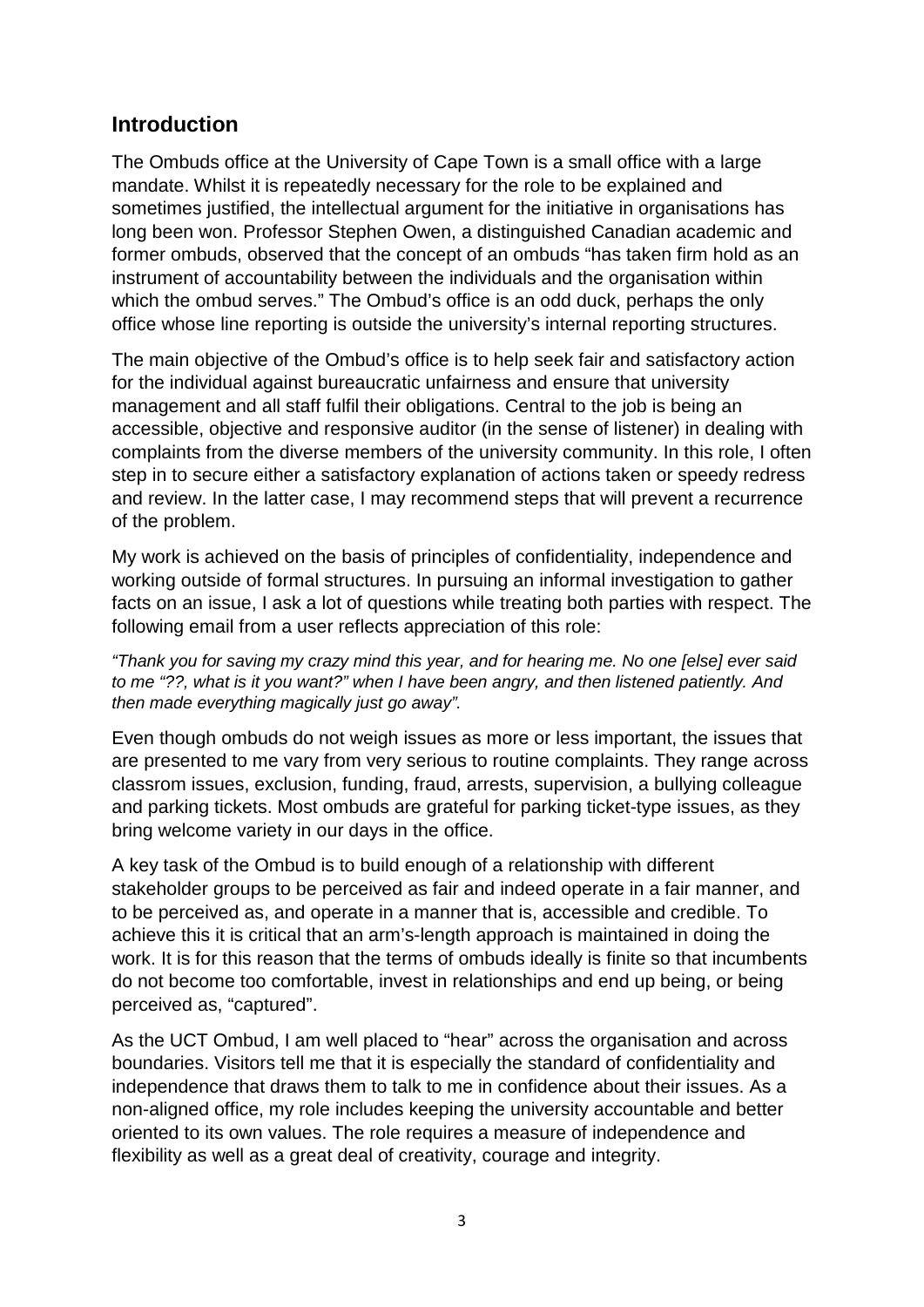Often the visitor who brings me a complaint is in an unequal relationship with the person complained about. In the reporting categories below, many of these relationships would be classified as "Evaluative relationships". My role as Ombud is to be a regulatory agent in the power relationship, drawing on the university values and natural justice. I must, however, also be quided by the principles set out in the Office's terms of reference, namely independence, confidentiality, working outside of formal structures and impartiality. *[For complete terms of reference see appendix A]*

#### **Working outside of formal structures**

The office holds firm to its adherence to this standard of practice to ensure that visitors feel safe to talk knowing that the information will remain confidential and that it cannot be challenged in formal proceedings. Sometimes staff within the bureaucrcy are frustrated when hearing that no information can be divulged from the office on matters they want to understand for record purposes and to be in a better position to address the problem beyond the individual case. I hope that through my outreach efforts the various roleplayers will understand the reasons that I am unable to provide information on individual cases.

#### **How people find their way to the office**

After all these years and despite the outreach efforts, there are students and staff who do not know about the office of the Ombud until they get stuck in some way. This is not surprising in the case of new students and staff, but is also the case for some who have been at UCT for some years. In these cases, a friend or colleagues may suggest the office as a useful resource.

Not every complaint is resolved to the satisfaction of the complainant, but irrespective of the outcome, this Office strives to ensure that the people who come to it feel that they are listened to and that they have had, at the very least, an independent consideration of their complaint. That listening ear is all the more important when times are tough. I also strive to ensure that faculties and departments have confidence in the fairness and independence of the Office's work. When the relationship between these units and the ombud works well the outcome is good not only for a complainant but also for the person complained about who can use my recommendations and feedback to improve the service they offer.

#### *"Dear Zetu*

*The following students will be reimbursed for their 2016 XXXX fees. Our Faculty Office is processing this as a matter of urgency and will send detailed notifications to the students. I have contacted the following students to inform them of the decision:*

*A, B and C*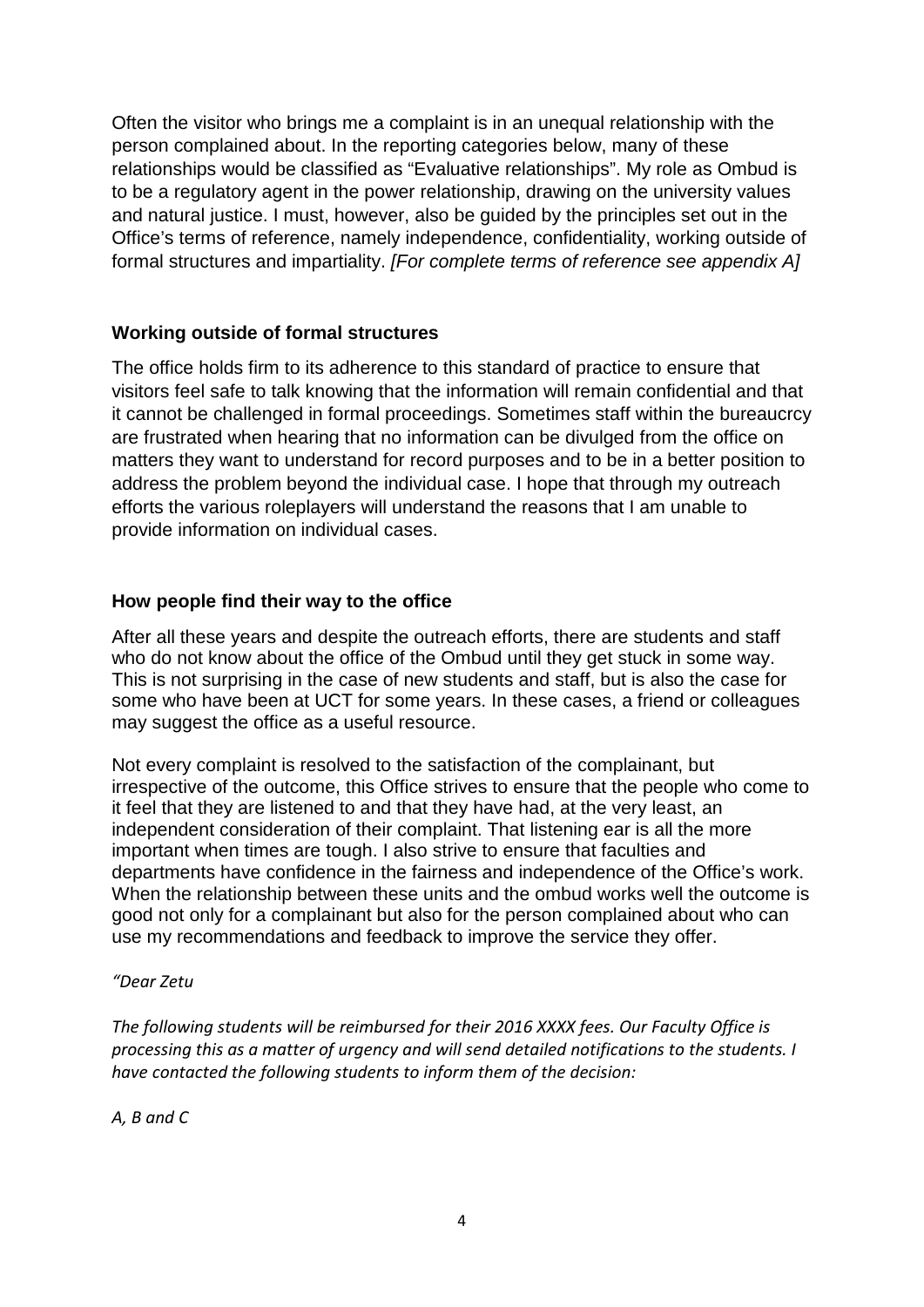*I think only two students appealed to your offices but all three owe you a vote of thanks for bringing this to our attention. Thank you for doing so in a collegial, problem solving manner. At first glance it did not seem that the students had any grounds for their claim but further investigation and discussion showed that they do".*

*Kind regards,*

*XXX*

Putting it right is at the heart of the work of my Office. In the first instance, this is about individuals who have complained about the university services and not had a response they are happy with. I look at their complaint and if I find that things have gone wrong, I will aim to put them back in the position they would have been in had the failings not occurred. If I find that there has not been a failure on the part of the university, I aim to offer a better explanation to the complainant of the events leading to their dissatisfaction. The latter cases are among the many examples where it is clear to me that generally trust is low and that fairness of outcome in a situation is not a given, like it should be.

When I look at complaints that reveal failings, I also try to establish why things have gone wrong. If it is a once-off shortcoming, then other than recommending redress for the individual, there may be nothing more to be done. However, quite often, it is evident that what happened to one individual could easily happen to others. In other instances, there may be flaws in processes or procedures which need to be changed, and I will then work with the body responsible to ensure that these changes happen. Finally, on some occasions it will be obvious that the rule or absence of it is inadvertently causing injustice, and I will draw this to the attention of the relevant Dean, Executive Director or Registrar etc. to ask for changes to be made.

The cases outlined below also highlight another aspect of our work, which is to seek to resolve matters rather than to instigate formal investigations. The university conducts formal investigations; my mandate is to do informal investigations to arrive at an informed understanding of the complaint brought to my office.There are times when my questions are met with hostility and defensiveness including advising others not to heed my call as respondents. This I object to in the strongest terms possible since my office has a particular role to play and cannot be constrained by personal egos and ill-informed assumptions about my office's motives. This shortsightedness can damage the image of my office and delay redress. It is not in my mandate to stroke egos or understand rude personalities that others have decided to put up with for too long. It is not fair to subject one's colleagues to these behaviours and also not necessary for colleagues to accept bullies and thus be miserable in their roles and blame the university for not protecting them.

There's an IsiXhosa idiom that says "*usana olungakhaliyo lufela embelekweni*".(A child who does not cry dies on its mother's back). Assuming people cry in due course, is the university leadership – whether at faculty, department or another level – available to listen and intervene? Is the university leadership available to support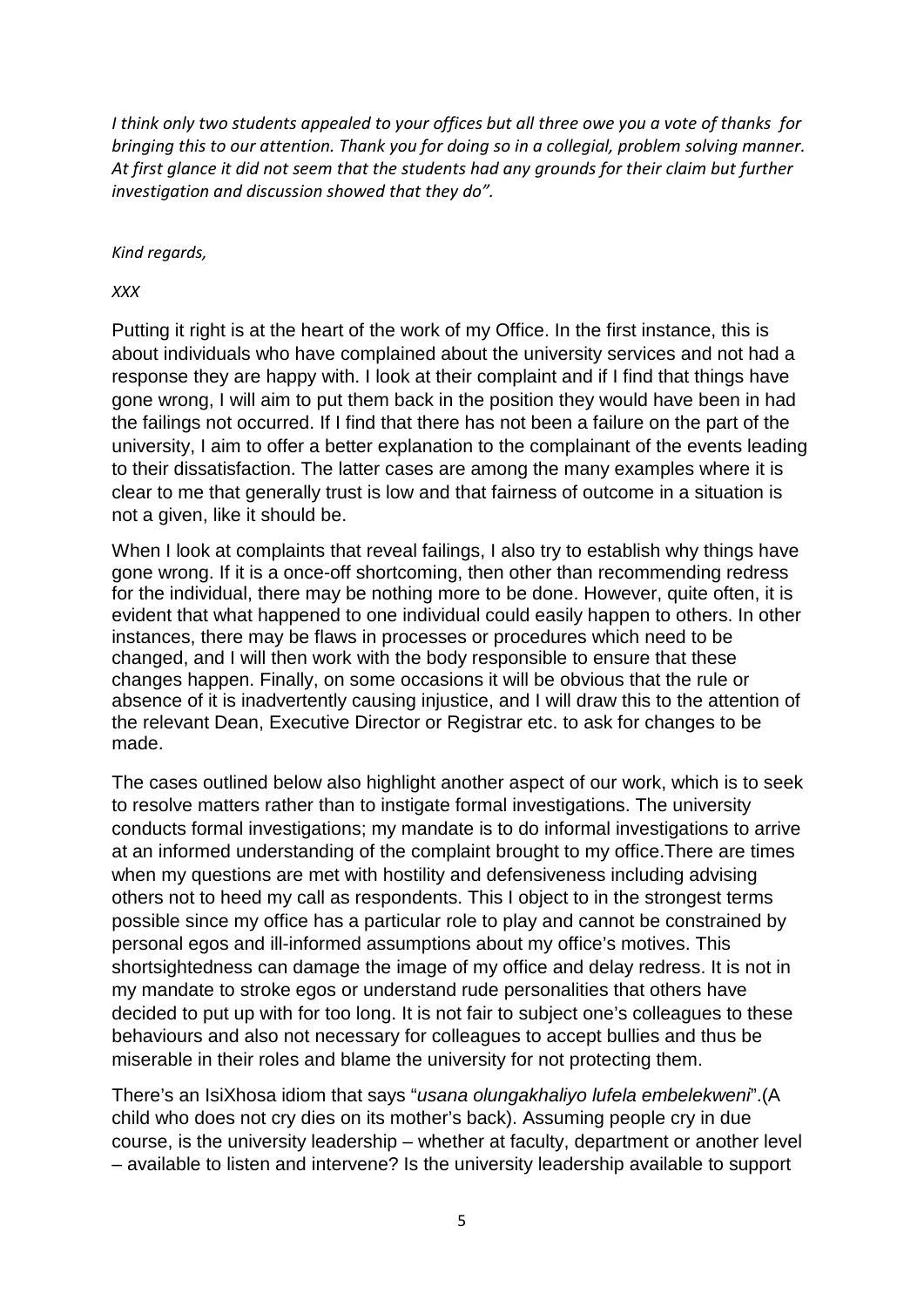its leaders to put things right through tools such as policies and procedures? Unfortunately I am not always convinced of the university support in this regard. For example, it has been four years since I recommended that UCT develop a policy on bullying. Yet at this point it is still at the stage of consulting constituencies. In the absence of an authoritative document such as a policy bullies thrive and add on to their list of victims while others suffer, leave or deflect anger to other people leading to conflicts that are intractable.

I must add that my office enjoys excellent co-operation from the vast majority of the university staff and its leadership and that those who work with and support my office know its value. It is not wrong to ring one's own bell, but a gong reinforced by data rings much louder. In this light, I present below some statistics that reflect in quantitative terms the work done during 2017.

#### **Overview of statistics**

In the 2016 report, I outlined three reasons for generating the Annual Report. The second one was to serve as "an administrative audit of the university and that it contributes information that allows administrators and executives to be held accountable for actions taken or not taken throughout the year".

While it is unrealistic to hope to solve all of the problems that occur on campus, it is realistic to aspire to identify issues and try to manage and address conflicts once they occur. One of the ways my office does this is by keeping track of trends and patterns of issues brought to the Ombuds office. In 2017, the total number of visitors was 700 compared to 583 in 2016.



Graph 1: Gender Distribution of Visitors

Similarly to the previous years, the gender breakdown is close to 50% male and female with one visitor who did not self identify within the binary gender categories.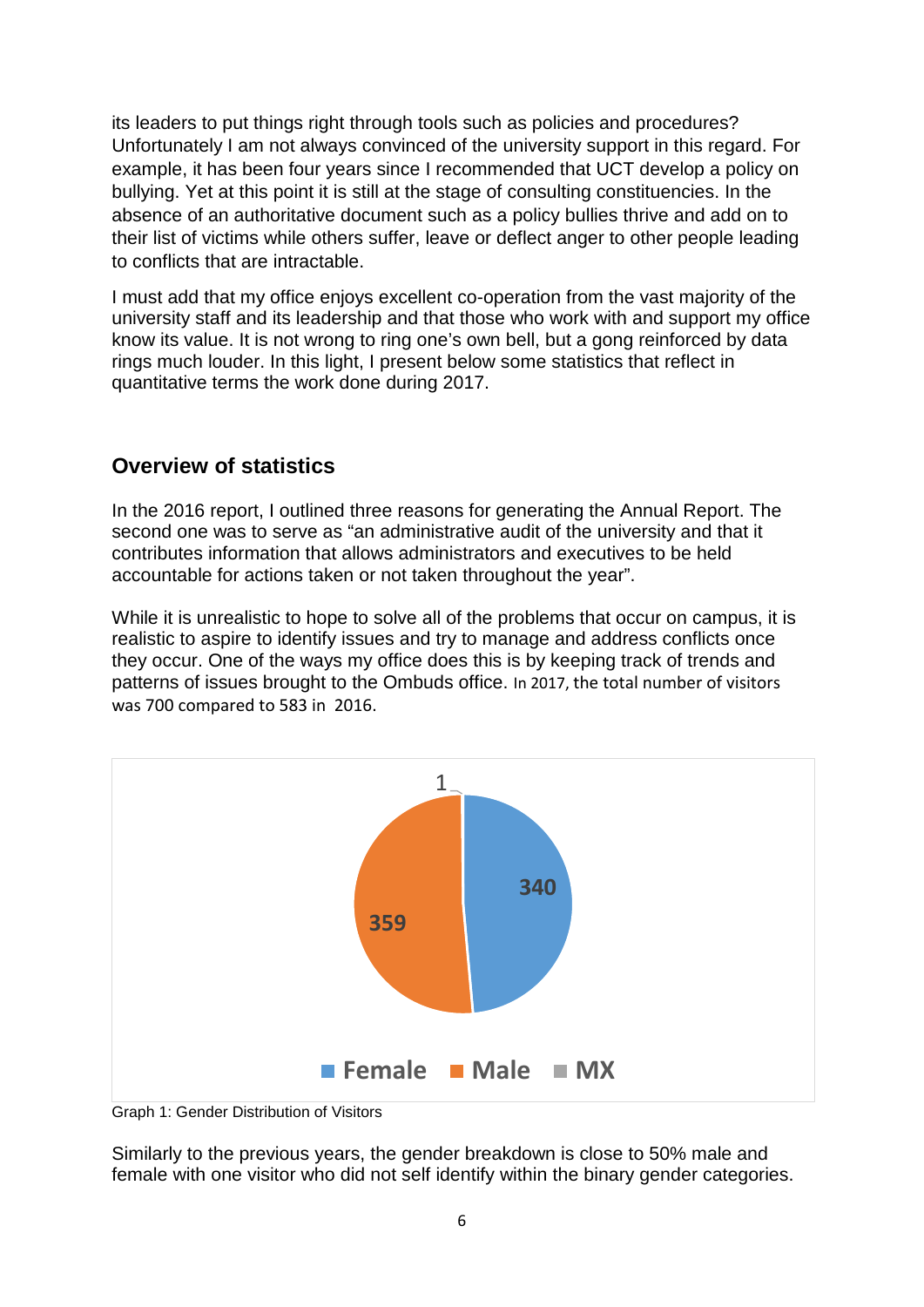

Graph 2: Visitors by constituency, 2012 to 2017

Graph 2 shows that the distribution of visitors across constituencies is similar to that for 2016, but with some variation. In terms of similarities, PASS staff account for the largest number of visitors in both years while post-docs and postgraduate students (reflected together in the "Student – PG" category) account for the smallest numbers. In both years, PASS staff, undergraduates and faculty (academics and most researchers) together account for two thirds of all visitors.

In terms of differences between the two years, there are disproportionate increases for undergraduate students and "new" (insourced) PASS staff in 2017, but a disproportionate decrease in the external category. Many of the visitors in the latter category are parents of students.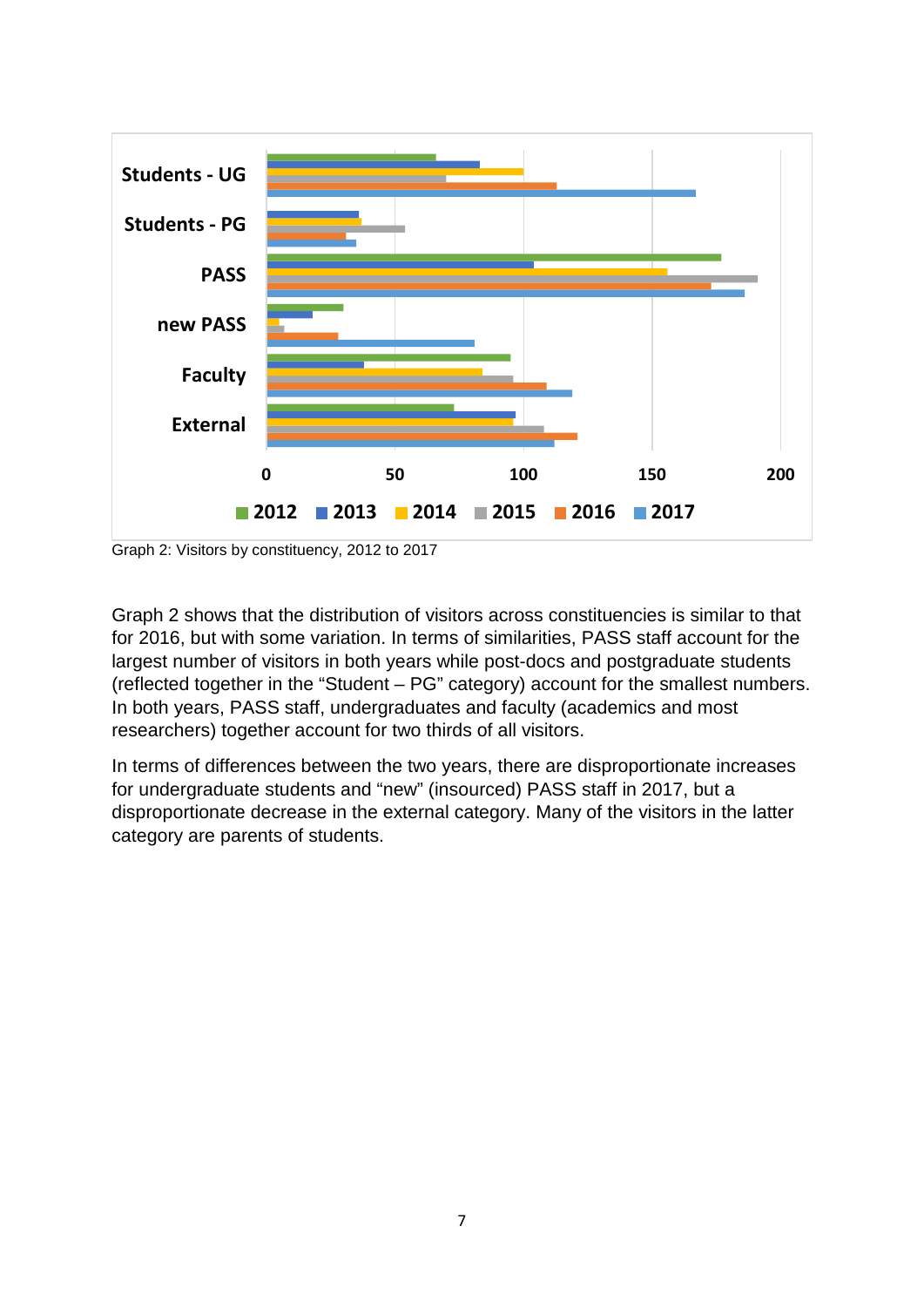

Graph 3: Visitor constituencies by race, 2017

Graph 3 shows the race distribution for 2017 within each of the main visitor categories. (Post-docs are categorised together with postgraduate students as their numbers are too small to be analysed in this way separately.) The graph shows very different race profiles for the different groups. Among the new PASS staff, more than three-quarters of visitors were African, as were nearly two-thirds of undergraduate student visitors and 40% of postgraduate students. In contrast, only about a fifth of PASS and faculty visitors were African. Coloured visitors are most common in the PASS categories. White visitors are most common among faculty and PASS staff, followed by external visitors. Indian visitors account for more than 10% of visitors only in the external and faculty categories. Many of these patterns in large part reflect the profiles of the different constituencies.

# **International Ombudsman Association Uniform Reporting Categories for Issues/Concerns**

#### **Category and Subcategory (adapted to UCT)**

| 1. Compensation, Benefits, Honours and Recognition - Questions, concerns, issues<br>or inquiries about the equity, appropriateness and competiveness of employee<br>compensation, benefits and other benefit programs. |                                                                                       |    |
|------------------------------------------------------------------------------------------------------------------------------------------------------------------------------------------------------------------------|---------------------------------------------------------------------------------------|----|
| a)                                                                                                                                                                                                                     | Compensation - Rate of pay, salary amount, job salary classification/level,<br>other. | 78 |
| b)                                                                                                                                                                                                                     | Payroll - Administration of pay, pay-related communication.                           |    |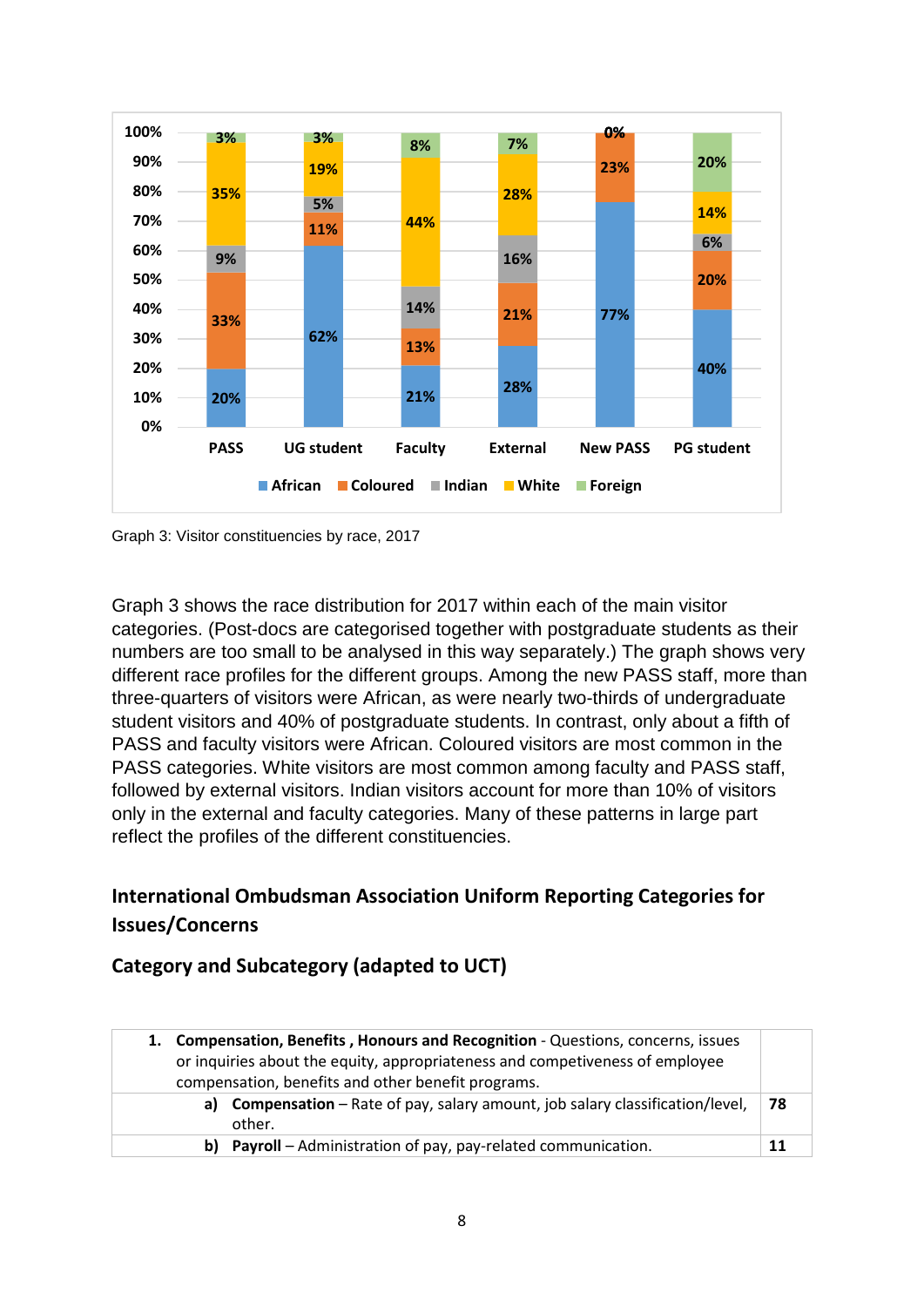| C)               | Benefits - Decisions related to medical, dental, life, vacation/sick/family         | 87             |
|------------------|-------------------------------------------------------------------------------------|----------------|
|                  | leave/study leave, sabbatical, education, hours of work, Emeritus status,           |                |
| etc.             |                                                                                     |                |
| d)               | Retirement, Pension - Eligibility, calculation of amount, retirement                | 4              |
|                  | pension benefits, conditions of disbursement.                                       |                |
| e)               | <b>Performance-related benefits</b>                                                 | 71             |
| f)               | Insurance - Health, IOD, other.                                                     | 3              |
| g)               | <b>Educare, Child Care</b>                                                          | 0              |
| h)               | <b>Honours, Recognition</b>                                                         | $\overline{7}$ |
| 2.               | Evaluative Relationships - Questions, concerns, issues or inquiries arising         |                |
|                  | between people in relationships (i.e. super-employee, faculty-student, colleague-   |                |
|                  | colleague, student-student)                                                         |                |
| a)               | Priorities, Values, Beliefs - Differences about what should be considered           | 256            |
|                  | important - or most important - often rooted in ethical or moral beliefs.           |                |
| b)               | Respect, Treatment - Demonstrations of inappropriate behaviour,                     | 255            |
|                  | disregard for people, rudeness, crudeness, etc.                                     |                |
| c)               | Trust, Integrity - Suspicion that others are not being honest, whether or           | 259            |
|                  | to what extent one wishes to be honest, etc.                                        |                |
| d)               | Reputation - Possible impact of rumours and/or gossip about professional            | 219            |
|                  | or personal matters.                                                                |                |
| e)               | <b>Communication</b> - Quality and/or quantity of communication.                    | 259            |
| f)               | Bullying, Mobbing - Abusive, threatening, and/or coercive behaviour.                | 104            |
| g)               | Diversity-related - Comments or behaviours perceived to be insensitive,             | 244            |
|                  | offensive, or intolerant on the basis of an identity-related difference such        |                |
|                  | as race, gender, nationality, sexual orientation, disability, religion, PASS vs     |                |
|                  | faculty, rank, academic discipline.                                                 |                |
| h)               | Retaliation - Punitive behaviours for previous actions or comments,                 | 62             |
|                  | whistleblower.                                                                      |                |
| i)               | Violence - Actual or threats of harm.                                               | 51             |
| j)               | Assignments, Schedules - Appropriateness or fairness of tasks, expected             | 227            |
|                  | volume of work.                                                                     |                |
| k)               | Feedback - Feedback or recognition given, or responses to feedback                  | 239            |
|                  | received.                                                                           |                |
| $\mathbf{I}$     | This item has been removed $-$ it is no longer applicable.                          |                |
|                  | m) Performance appraisal/Grading - Job performance in formal or informal            | 122            |
|                  | evaluation.                                                                         |                |
| n)               | Grading - Academic performance in formal or informal evaluation.                    | 78             |
| o)               | Departmental climate - Prevailing behaviours, norms, or attitudes within            | 205            |
|                  | a department for which supervisors or faculty have responsibility.                  |                |
| p)               | Supervisory incl. non-academic effectiveness - Management of                        | 162            |
|                  | department or classroom, failure to address issues.                                 |                |
| q)               | <b>Insubordination</b> – Refusal to do what is asked.                               | 112            |
| r)               | Discipline - Appropriateness, timeliness, requirements, alternatives, or            | 122            |
|                  | options for responding.                                                             |                |
| s)               | Equity of treatment - Favouritism, one or more individuals receive                  | 156            |
|                  | preferential treatment.                                                             |                |
| 3.               | Peer and Colleague Relationships - Questions, concerns, issues or inquiries arising |                |
|                  | between people in relationships (e.g. manager-employee, supervisor-student,         |                |
|                  | faculty-student, faculty-PASS, faculty/PASS-outsourced, colleague-colleague,        |                |
| student-student) |                                                                                     |                |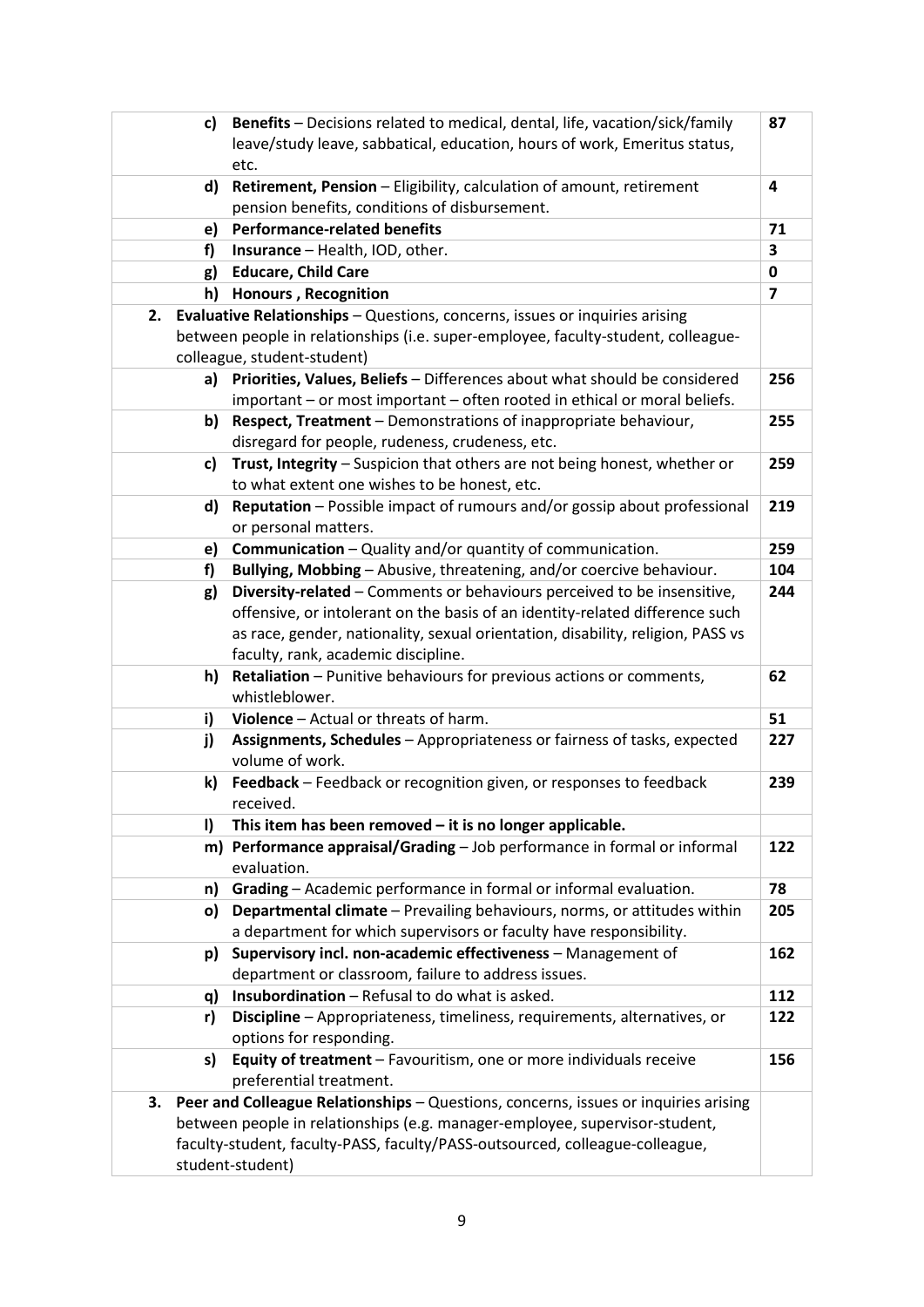|                                                                       | Priorities, Values, Beliefs - Differences about what should be considered<br>100<br>a) |                                                                                                |                         |  |
|-----------------------------------------------------------------------|----------------------------------------------------------------------------------------|------------------------------------------------------------------------------------------------|-------------------------|--|
|                                                                       | important - or most important - often rooted in ethical or moral beliefs.              |                                                                                                |                         |  |
| Respect, Treatment - Demonstrations of inappropriate behaviour,<br>b) |                                                                                        |                                                                                                | 100                     |  |
|                                                                       |                                                                                        | disregard for people, rudeness, crudeness, etc.                                                |                         |  |
|                                                                       | c)                                                                                     | Trust, Integrity - Suspicion that others are not being honest, whether or                      | 101                     |  |
|                                                                       |                                                                                        | to what extent one wishes to be honest, etc.                                                   |                         |  |
|                                                                       | d)                                                                                     | Reputation - Possible impact of rumours and/or gossip about professional                       | 98                      |  |
|                                                                       |                                                                                        | or personal matters.                                                                           |                         |  |
|                                                                       | e)                                                                                     | <b>Communication</b> - Quality and/or quantity of communication.                               | 101                     |  |
|                                                                       | f)                                                                                     | Bullying, Mobbing - Abusive, threatening, and/or coercive behaviours.                          | 89                      |  |
|                                                                       | g)                                                                                     | Diversity-related - Comments or behaviours perceived to be insensitive,                        | 104                     |  |
|                                                                       |                                                                                        | offensive, or intolerant on the basis of an identity-related difference such                   |                         |  |
|                                                                       |                                                                                        | as race, gender, nationality, sexual orientation, disability, religion,                        |                         |  |
|                                                                       |                                                                                        | academic discipline, etc.                                                                      |                         |  |
|                                                                       | h)                                                                                     | Retaliation Punitive behaviours for previous actions or comments,                              | 25                      |  |
|                                                                       |                                                                                        | whistleblower.                                                                                 |                         |  |
|                                                                       | i)                                                                                     | Violence - Actual or threats of harm.                                                          | 22                      |  |
|                                                                       | j)                                                                                     | Departmental climate - Prevailing behaviours, norms, or attitudes within                       | 96                      |  |
|                                                                       |                                                                                        | a department for which supervisors of faculty have responsibility.                             |                         |  |
| 4.                                                                    |                                                                                        | Career Progression and Development - Questions, concerns, issues or inquiries                  |                         |  |
|                                                                       |                                                                                        | about administrative processes and decisions regarding entering and leaving a job,             |                         |  |
|                                                                       |                                                                                        | what it entails, (i.e. recruitment, nature and place of assignment, job security and           |                         |  |
|                                                                       | separation).                                                                           |                                                                                                |                         |  |
|                                                                       | a.                                                                                     | Job application, Selection and Recruitment processes - Recruitment and                         | 81                      |  |
|                                                                       |                                                                                        | selection processes, facilitation of job applications, job application                         |                         |  |
|                                                                       |                                                                                        | feedback, short-listing and criteria for selection, employment equity,                         |                         |  |
|                                                                       |                                                                                        | disputed decisions linked to recruitment and selection.                                        |                         |  |
|                                                                       | b.                                                                                     | Job classification and description - Changes or disagreements over                             | 89                      |  |
|                                                                       |                                                                                        | requirements of assignment, appropriate tasks.                                                 |                         |  |
|                                                                       | c.                                                                                     | Involuntary transfer, Change of assignment - Notice, selection and special                     | 84                      |  |
|                                                                       |                                                                                        | dislocation rights/benefits, removal from prior duties, unrequested change<br>of work tasks.   |                         |  |
|                                                                       |                                                                                        |                                                                                                |                         |  |
|                                                                       | d.                                                                                     | Tenure-position security, Ambiguity - Security of position or contract,                        | 32                      |  |
|                                                                       |                                                                                        | provision of secure contractual categories, career progression, i.e.                           |                         |  |
|                                                                       |                                                                                        | promotion, reappointment, or tenure.                                                           |                         |  |
|                                                                       | e.                                                                                     | Career progression - Ad Hominum promotion, promotion, succession,<br>reappointment, or tenure. | 18                      |  |
|                                                                       | f.                                                                                     | Rotation and duration of assignment - Non-completion or over-extension                         | 79                      |  |
|                                                                       |                                                                                        | of assignments in specific settings/countries, lack of access or involuntary                   |                         |  |
|                                                                       |                                                                                        | transfer to specific roles/assignments, request for transfer to other                          |                         |  |
|                                                                       |                                                                                        | places/duties/roles.                                                                           |                         |  |
|                                                                       | g.                                                                                     | Resignation - Concerns about whether or how to voluntarily terminate                           | 25                      |  |
|                                                                       |                                                                                        | employment or how such a decision might be communicated                                        |                         |  |
|                                                                       |                                                                                        | appropriately.                                                                                 |                         |  |
|                                                                       | h.                                                                                     | Termination/Non-renewal - End of contract, non-renewal of contract,                            | 13                      |  |
|                                                                       |                                                                                        | disputed permanent separation from organization.                                               |                         |  |
|                                                                       | i.                                                                                     | Re-employment of former or retired staff - Loss of competitive                                 | $\overline{\mathbf{z}}$ |  |
|                                                                       |                                                                                        | advantages associated with re-hiring retired staff, favouritism.                               |                         |  |
|                                                                       | j.                                                                                     | Position elimination - Elimination or abolition of an individual's position.                   | 69                      |  |
|                                                                       | k.                                                                                     | Career development/Coaching/Mentoring - Classroom, on-the-job, and                             | 16                      |  |
|                                                                       |                                                                                        | varied assignments as training and developmental opportunities.                                |                         |  |
|                                                                       |                                                                                        |                                                                                                |                         |  |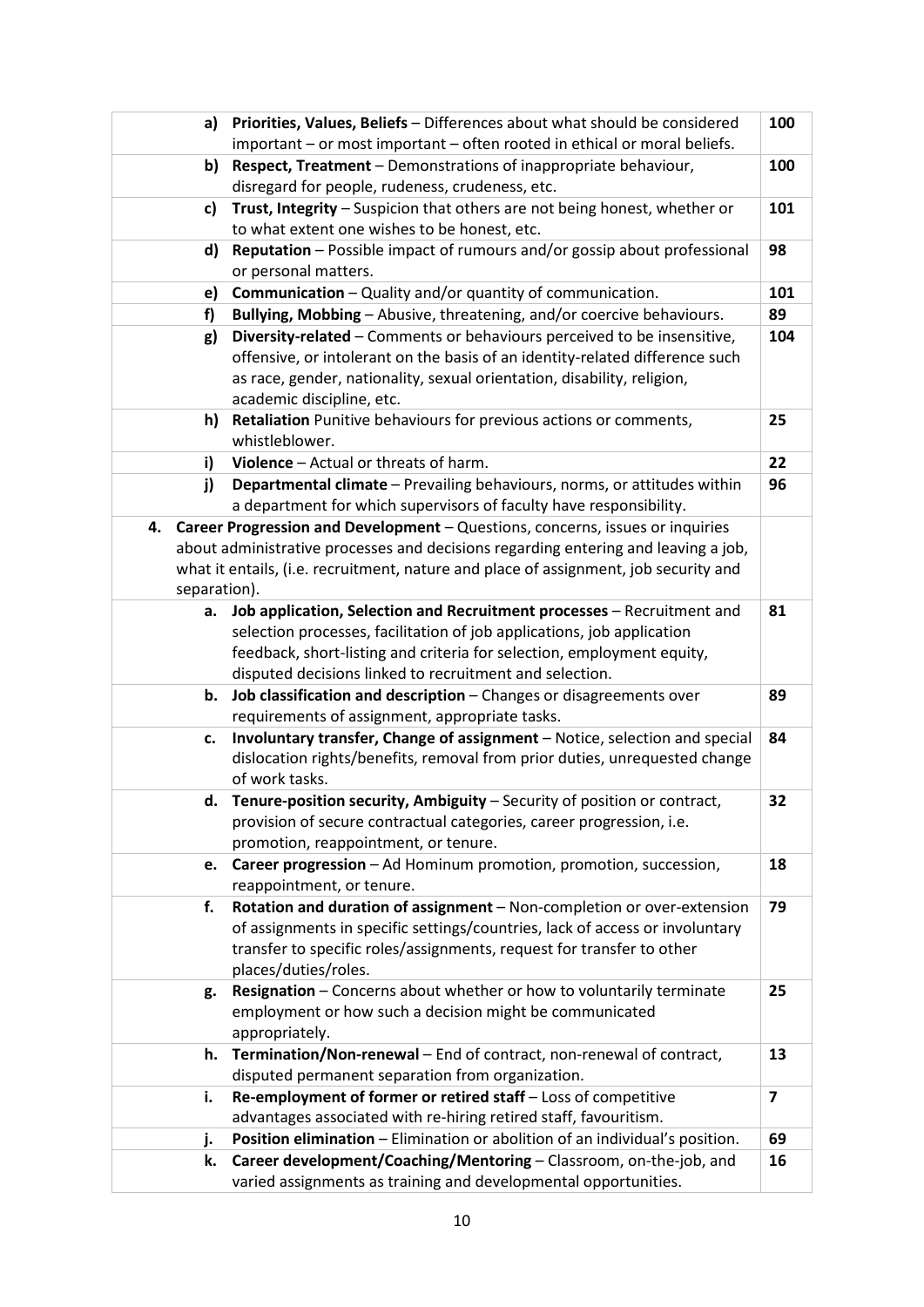| Ι. | <b>Private work</b>                                                                                                                           | $\overline{\mathbf{c}}$ |  |
|----|-----------------------------------------------------------------------------------------------------------------------------------------------|-------------------------|--|
|    | Re-deployment/Redundancy<br>m.                                                                                                                |                         |  |
| n. | <b>Student employment</b>                                                                                                                     | $\overline{7}$          |  |
| 5. | Legal, Regulatory, Financial and Compliance - Questions, concerns, issues or                                                                  |                         |  |
|    | inquiries that may create a legal risk (financial, sanction, etc) for the organization                                                        |                         |  |
|    | or its members if not addressed, including issues related to waste, fraud or abuse.                                                           |                         |  |
| а. | Criminal activity - Threats or crimes planned, observed, or experienced,                                                                      | 93                      |  |
|    | fraud, plagiarism.                                                                                                                            |                         |  |
| b. | Business and financial activities - Inappropriate actions that abuse or<br>waste organizational finances, facilities, equipment or resources. | 108                     |  |
| c. | Harassment - Unwelcome physical, verbal, written, e-mail, audio, video,                                                                       | 116                     |  |
|    | psychological or sexual conduct that creates a hostile or intimidating                                                                        |                         |  |
|    | environment.                                                                                                                                  |                         |  |
| d. | Discrimination - Different treatment compared with others or exclusion                                                                        | 177                     |  |
|    | from some benefit on the basis of, for example, gender, race, age, national                                                                   |                         |  |
|    | origin, religion, rank, etc. (being part of the Employment Equity Act - EEA -                                                                 |                         |  |
|    | applies in South Africa).                                                                                                                     |                         |  |
| e. | Disability, temporary or permanent, reasonable accommodation - Extra                                                                          | 39                      |  |
|    | time on exams, provision of assistive technology, interpreters, or Braille                                                                    |                         |  |
|    | materials including questions on policies, etc. Role reassessment.                                                                            |                         |  |
| f. | Accessibility, Access - Removal of physical, technological and emotional                                                                      | 106                     |  |
|    | barriers, providing ramps, elevators, access to information, etc.                                                                             |                         |  |
| g. | Intellectual property rights - E.g. copyright and patent-infringement.                                                                        | 14                      |  |
| h. | Privacy and security of information - Release or access to individual or                                                                      | 75                      |  |
|    | organizational private or confidential information.                                                                                           |                         |  |
| i. | Property damage - Personal property damage, liabilities.                                                                                      | 25                      |  |
| j. | Fee, debt, and contract                                                                                                                       | 21                      |  |
| k. | <b>Visa</b>                                                                                                                                   | $\mathbf 0$             |  |
| I. | Special relationships, inappropriate partnerships, nepotism                                                                                   | 77                      |  |
| 6. | Safety, Health and Physical Environment - Questions, concerns, issues or inquiries                                                            |                         |  |
|    | about safety, health and infrastructure -related issues.                                                                                      |                         |  |
| а. | Safety - Physical safety, injury, medical evacuation, meeting state and                                                                       | 134                     |  |
|    | university requirements for safety training and equipment.<br>Physical working/living conditions - Temperature, odours, noise,                | 87                      |  |
| b. | available space, lighting, etc.                                                                                                               |                         |  |
|    | Ergonomics - Proper set-up of workstation affecting physical functioning.                                                                     | 69                      |  |
| c. | Cleanliness - Sanitary conditions and facilities to prevent the spread of                                                                     |                         |  |
| d. | disease.                                                                                                                                      | 66                      |  |
| e. | Security - Adequate lighting in parking lots, metal detectors, guards,                                                                        | 24                      |  |
|    | limited access to building by outsiders.                                                                                                      |                         |  |
| f. | Telework, Flexplace - Ability to work from home or other location                                                                             | $\mathbf{1}$            |  |
|    | because of business or personal need, e.g. in case of man-made or natural                                                                     |                         |  |
|    | emergency.                                                                                                                                    |                         |  |
| g. | Safety equipment - Access to or use of safety equipment, e.g. fire                                                                            | 69                      |  |
|    | extinguisher.                                                                                                                                 |                         |  |
| h. | <b>Environmental policies</b> - Policies not being followed, being unfair,<br>ineffective, cumbersome.                                        | 70                      |  |
| i. | Stress, study/work related stress, and study/work-life balance -                                                                              | 238                     |  |
|    | Wellness, Post-Traumatic Stress, Critical Incidence Response,                                                                                 |                         |  |
|    | internal/external stress, e.g. divorce, shooting, caring for sick, injured.                                                                   |                         |  |
|    |                                                                                                                                               |                         |  |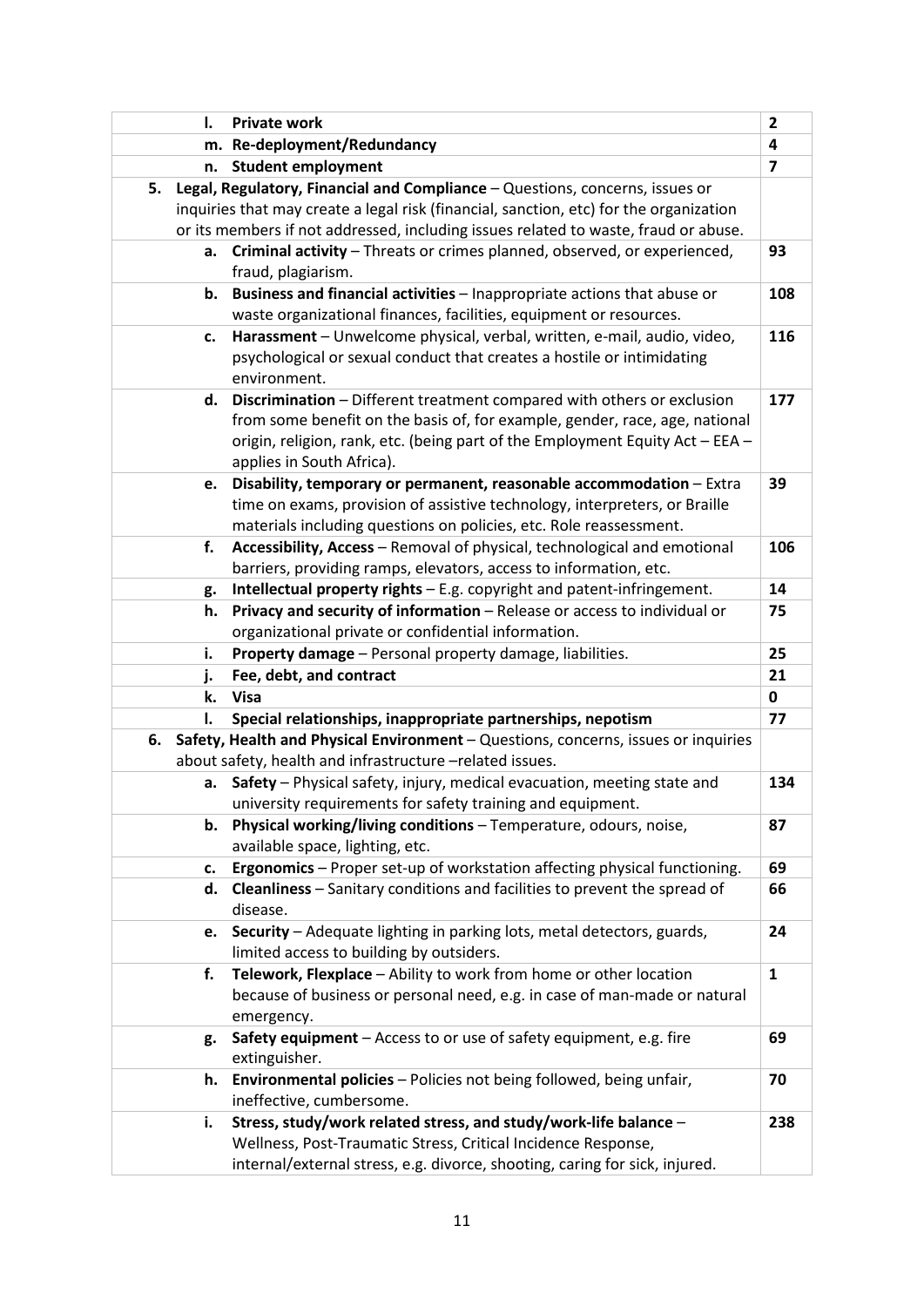| j. | <b>Parking</b>                                                                                                                                    | $\overline{\mathbf{z}}$ |
|----|---------------------------------------------------------------------------------------------------------------------------------------------------|-------------------------|
| k. | Use of space/grounds                                                                                                                              | 19                      |
| 7. | Services/Administrative Issues - Questions, concerns, issues or inquiries about                                                                   |                         |
|    | services or administrative offices including from external parties.                                                                               |                         |
| a. | Quality of service - How well services were provided, accuracy or                                                                                 | 251                     |
|    | thoroughness of information, competence, etc.                                                                                                     |                         |
| b. | Responsiveness, Timeliness - Time involved in getting a response or                                                                               | 231                     |
|    | return call or about the time for a complete response to be provided.                                                                             |                         |
| c. | Administrative decisions and interpretation, Application of rules - Impact                                                                        | 265                     |
|    | of non-disciplinary decisions, decisions about requests for academic or                                                                           |                         |
|    | administrative services, e.g. exceptions to policy deadlines or limits, refund                                                                    |                         |
|    | requests, appeals or records, etc.                                                                                                                | 57                      |
|    | d. Fees and Financial Aid - Fee account management, debtors, financial aid<br>eligibility and process.                                            |                         |
| е. | Behaviour of service provider(s) - How an administrator or staff member                                                                           | 136                     |
|    | spoke to or dealt with a constituent, customer, client, or students, e.g.                                                                         |                         |
|    | rude, inattentive, or impatient.                                                                                                                  |                         |
| f. | Course availability, Completing degree in timely fashion                                                                                          | 116                     |
| g. | Admissions, Readmissions, Registration, RPL, NBT, and Records -                                                                                   | 31                      |
|    | undergraduate                                                                                                                                     |                         |
| h. | Admissions, Readmissions and Registration and Records - postgraduate                                                                              | 21                      |
| i. | <b>Student, Staff Housing and Residence Life</b>                                                                                                  | 26                      |
| j. | Academic termination/non-renewal - progress and exit from academic                                                                                | 27                      |
|    | plan                                                                                                                                              |                         |
| k. | Academic leave and absence - LOA and special leave                                                                                                | 17                      |
| I. | DP/DPR                                                                                                                                            | 4                       |
| 8. | Organizational, Strategic, and Mission Related - Questions, concerns, issues or                                                                   |                         |
|    | inquiries that relate to the whole or some part of an organization.                                                                               |                         |
| а. | Strategic and mission-related, strategic and technical management,                                                                                |                         |
|    |                                                                                                                                                   | 85                      |
|    | Principles, decisions and actions related to where and how the                                                                                    |                         |
|    | organization is moving.                                                                                                                           |                         |
| b. | Leadership and Management - Quality/capacity of management and/or                                                                                 | 138                     |
|    | management/leadership decisions, suggested training, reassignments and                                                                            |                         |
|    | reorganizations.                                                                                                                                  |                         |
| c. | Authority, Victimisation, use of positional power, and abuse of power -                                                                           | 121                     |
|    | Lack or abuse of power provided by individual's position.                                                                                         |                         |
| d. | <b>Communication</b> – Content, style, timing, effects and amount of                                                                              | 136                     |
|    | organizational and leader's communication, quality of communication                                                                               |                         |
|    | about strategic issues.                                                                                                                           |                         |
| e. | Restructuring and relocation - Issues related to broad scope planned or                                                                           | 12                      |
|    | actual restructuring and/or relocation affecting the whole or major                                                                               |                         |
| f. | divisions of an organization, e.g. downsizing, offshoring, outsourcing.<br>Organizational climate - Issues related to organizational moral and/or | 108                     |
|    | capacity for functioning.                                                                                                                         |                         |
| g. | Change management - Making, responding or adapting to organizational                                                                              | 130                     |
|    | changes, quality of leadership in facilitating organizational change.                                                                             |                         |
| h. | Priority setting and/or Funding/ Focus - Disputes about setting                                                                                   | 74                      |
|    | organizational/departmental priorities and/or allocation of funding within<br>programs, teaching versus research                                  |                         |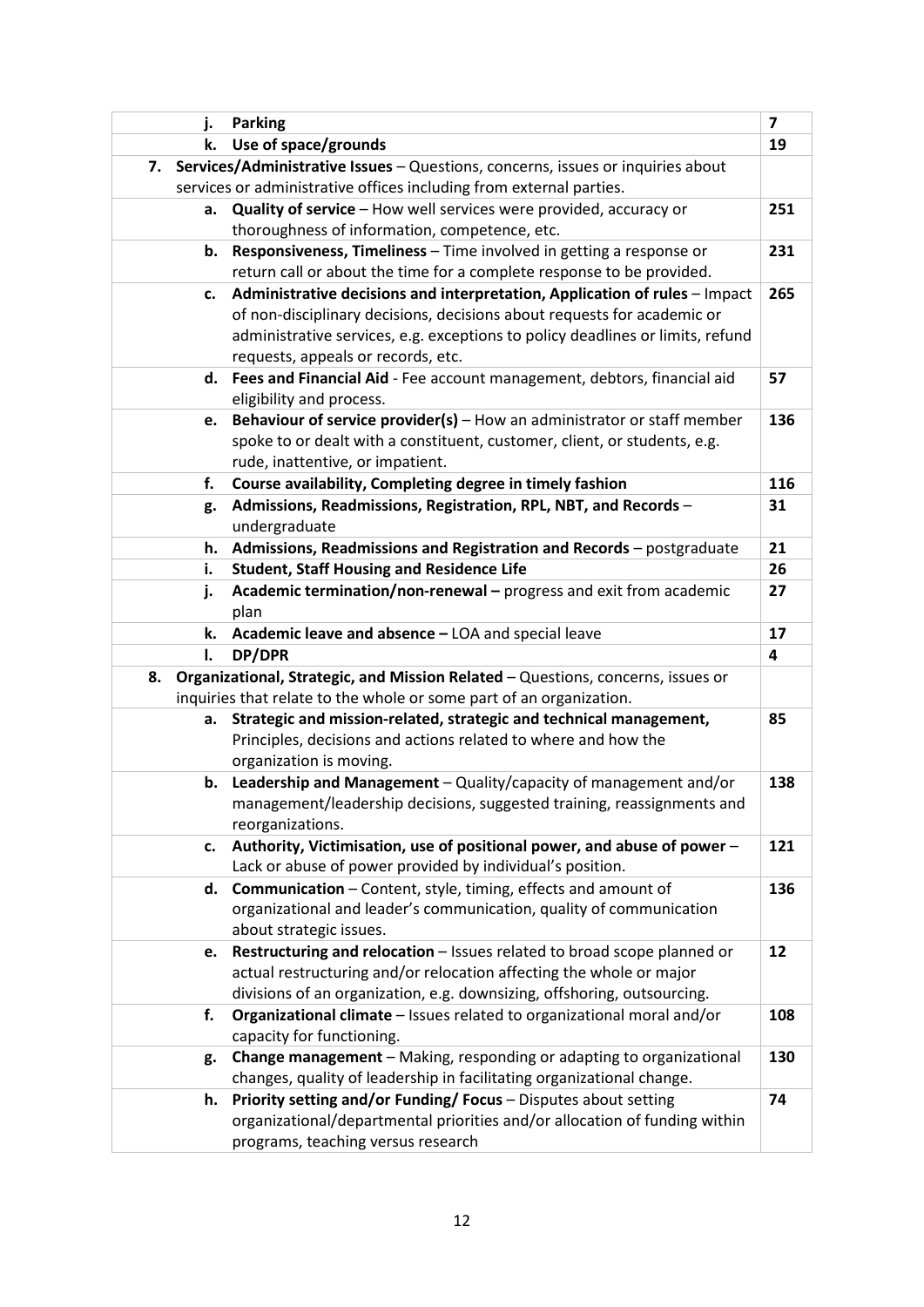| i. | Data, Methodology, Interpretation of results - Scientific disputes about<br>the conduct, outcomes and interpretation of studies and resulting data for<br>policy.                                                                                                                      |     |
|----|----------------------------------------------------------------------------------------------------------------------------------------------------------------------------------------------------------------------------------------------------------------------------------------|-----|
| j. | Interdepartment, Interorganization work, territory - Disputes about<br>which department/organization should be doing what/taking the lead.                                                                                                                                             | 76  |
| k. | <b>Transformation</b>                                                                                                                                                                                                                                                                  | 224 |
|    | 9. Values, Ethics, and Standards - Questions, concerns, issues or inquiries about the<br>fairness or organizational values, ethics, and/or standards, the application of<br>related policies and/or procedures, or the need for creating or revision of policies,<br>and/or standards. |     |
| а. | Standards of Conduct - Fairness, applicability or lack of behavioural<br>guidelines, administrative processes and/or codes of Conduct, for<br>Academic Honesty, plagiarism, Code of Conduct, conflict of interest,<br>debtors, etc.                                                    | 40  |
|    | <b>b.</b> Values and Culture – Questions, concerns or issues about the values or<br>culture of the organization.                                                                                                                                                                       | 34  |
| c. | Scientific conduct, Integrity - Scientific or research misconduct or<br>misdemeanours, e.g. authorship, falsification of results.                                                                                                                                                      | 6   |
|    | d. Policies and Procedures not covered in broad categories $1$ to $8$ – Fairness<br>or lack of policy or the application of the policy, policy not followed, or<br>needs revision, e.g. appropriate dress, use of internet or cell phones.                                             | 55  |

Table 2: IOA Uniform Subcategories

|                                                | AR2016       |          |          | AR2017       |
|------------------------------------------------|--------------|----------|----------|--------------|
| <b>IOA Category</b>                            | no of issues | % AR2016 | % AR2017 | no of issues |
| <b>Compensation and Benefits</b>               | 22           | 3        | 5        | 94           |
| <b>Evaluative Relationships</b>                | 110          | 16       | 16       | 271          |
| Peer and Colleague Relationships               | 54           | 8        | 6        | 106          |
| <b>Career Progression and Development</b>      | 57           | 8        | 7        | 123          |
| Legal, Regulatory, Financial, and Compliance   | 104          | 15       | 16       | 272          |
| Safety, Health, and Physical Environment       | 62           | 9        | 14       | 243          |
| Services and Administration Issues             | 170          | 24       | 16       | 282          |
| Organisational, Strategic, and Mission Related | 80           | 11       | 15       | 253          |
| Values, Ethics, and Standards                  | 47           |          | 4        | 71           |
|                                                | 706          |          |          | 1715         |

Table 3 Categories Compared between 2016 and 2017 Reports

## **Data Analysis**

The sums of subtotals shown per category in table 2 do not match the totals shown for each category in table 3. This is because a visitor might have more than one issue as reflected by the subcategories per main category in table 2, but be counted once only for the main category in table 3. For example, Bob consults the Ombud pertaining to issues such as retirement and pension as well as compensation under the first category (compensation, benefits, honours and recognition), as well as quality of service, and responsiveness, and behaviour of service provider within the seventh main category (services and administration issues). This means he is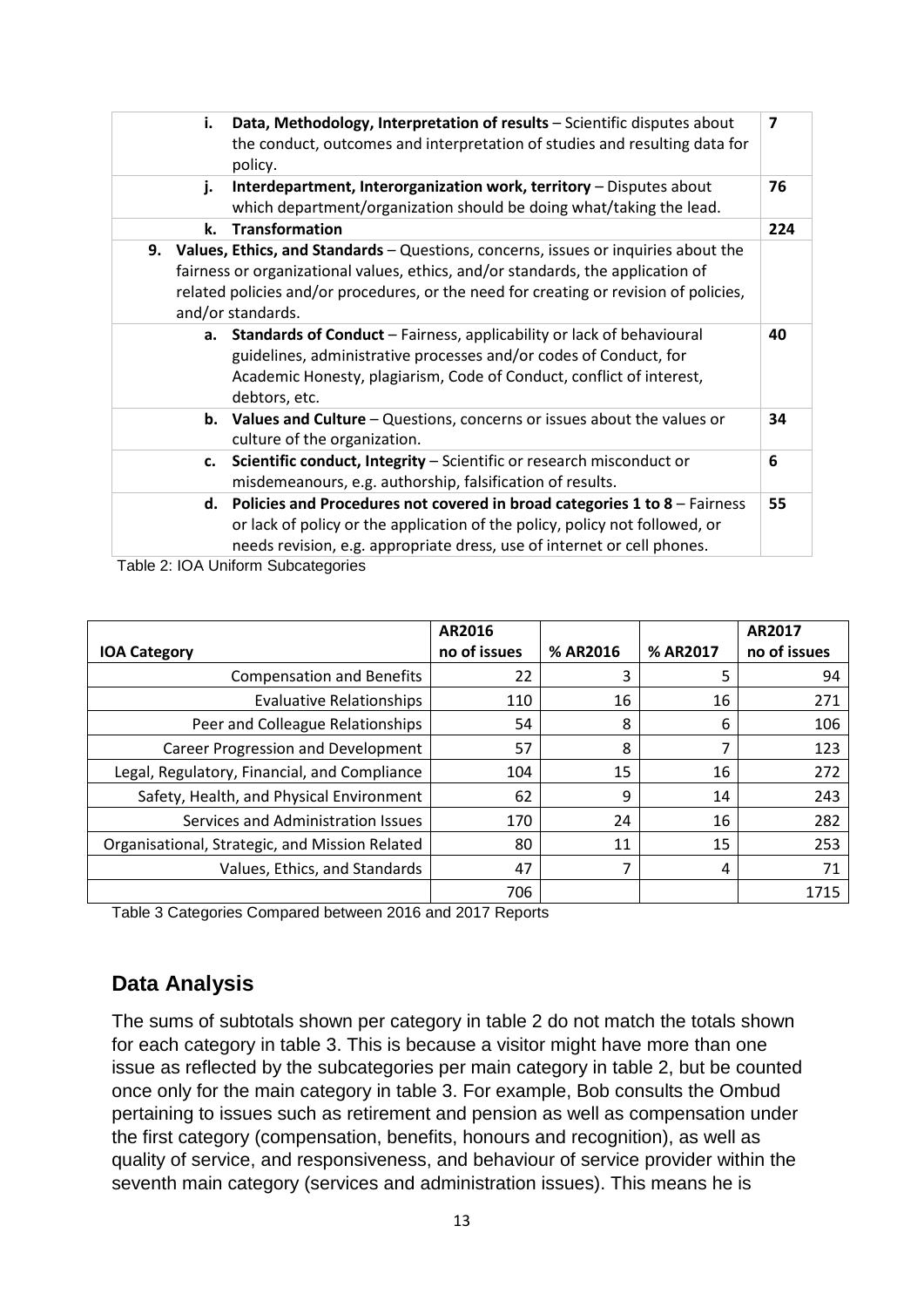counted twice within subcategories belonging to the first main category (compensation, benefits, honours and recognition), and three times within the seventh main category (services and administration issues) in table 2. Thus Bob receives 5 counts in table 2. In table 3 he would be reflected as one count under the first main category (compensation, benefits, honours and recognition), and one count under the seventh main category (services and administration issues). Thus Bob receives 2 counts in table 3.

Similar to previous years, Evaluative Relationships records the largest increase - 255 for "Respect/Treatment", compared to 100 in the previous report, followed by "Communication" which yielded 259 in the current report compared to 100 in the previous report. Communication issues in "Evaluative Relationships" have remained by far the most frequently identified concern for three years in a row. "Priorities, Values and Beliefs" gets 256 mentions (100 in 2016), 259 for "Trust and Integrity" (98 last year), 244 for "Diversity" (93 in the previous report) and "Reputation" 219 (84 in the previous report).

Under Services and Administrative issues,"Quality of Service" currently stands at 251, compared to 104 in the previous report. Departmental climate is also very high, standing currently at 205 compared to 62 in the previous report, especially considering that this relates to people who speak about their own home departments. Highest of all is "Administrative decisions and interpretation, application of rules" at 265 in the current report, compared to 98 in the previous report. These numbers can not be compared in the strict sense since the number of visitors bringing the different issues is not the same in both reporting periods. For the sake of comparison, viewing the nine IOA isues categories as percentages would provide the most accurate observation, for example see table 3 above.

Notwithstanding the fact that the bullying policy is underway, it is significant to mention in this reporting period that I have been told many times about poor comunication, bullying and being shouted at  $-$  a student by faculty, a colleague by another, a student by Administration staff, and Administration staff too have not been kind to one another. The Faculty/Support staff divide is often spoken about as problematic on campus. Too often, especially with in-sourcing, it cannot be ignored that beyond the business of teaching students and doing cutting-edge research, there are staff members supporting the teaching and research enterprise, managing buildings, cleaning, administering budgets, capturing marks etc. These staff members outnumber faculty but are often treated as less important and easily replaceable.

A significant number of visitors indicated that the person with whom they had a reporting or otherwise administrative yet subordinate relationship showed a lack of interest, respect and care treating them poorly.

Bullying, in both Evaluative and Peer and Colleague relationships went up significantly and is at 104 and 101 respectively. Bullying is used to describe any form of aggressive abrasive behaviour. In the current literature on bullying, certain characteristics of the behaviour such as repetition and persistency are considered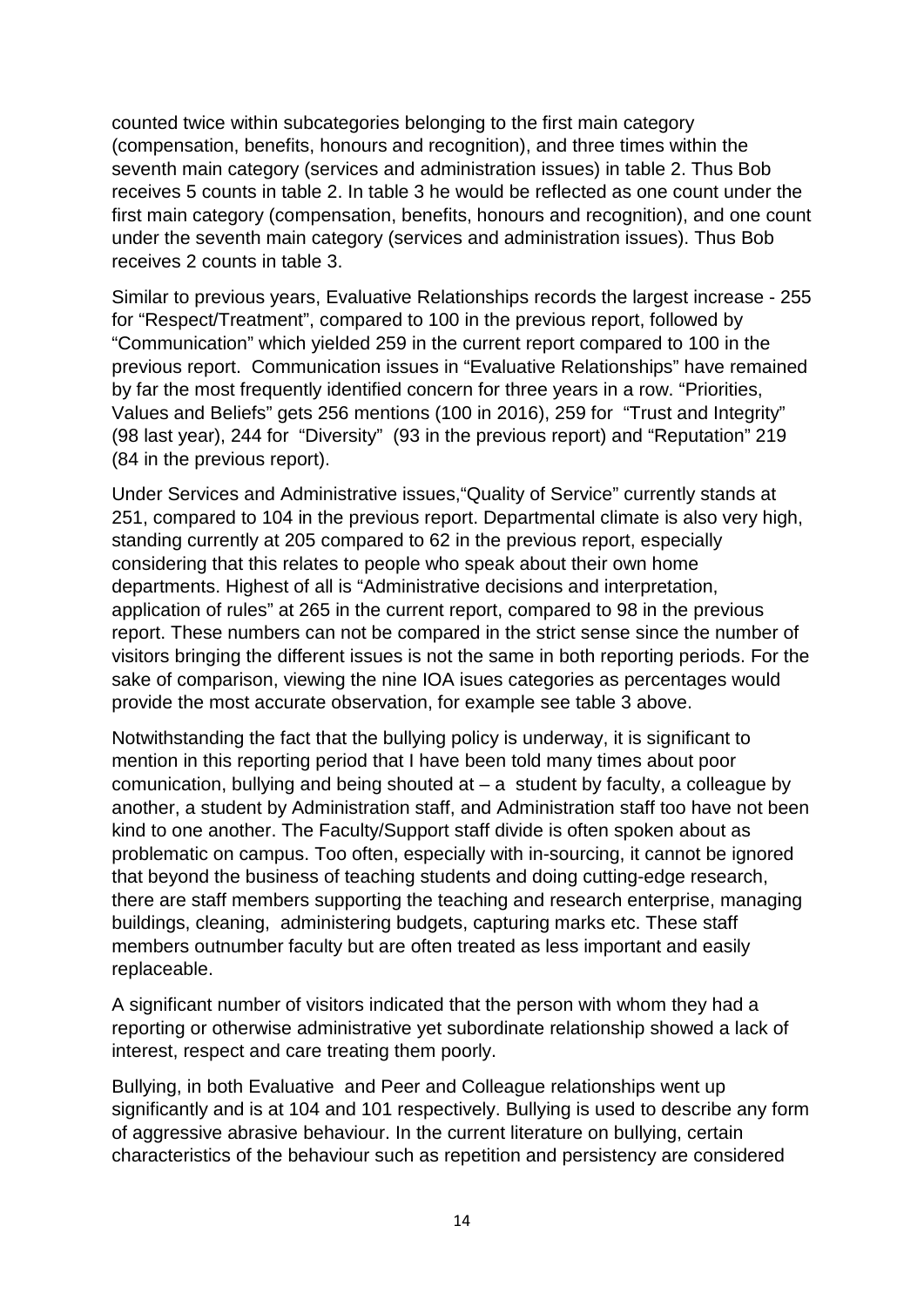requirements for designating behaviour as "bullying". Namie and Nami[e2](#page-14-0) define it as repeated, health-harming mistreatment of a person by one or more workers that takes the form of verbal abuse; conduct or behaviours that are threatening, intimidating, or humiliating". A few years ago, I recomended that a policy on bullying be developed. In the 2016 report I wrote:

*"The number of bullying complaints doubled in this reporting period. The university, in failing to address the problem of staff who bully others, is losing staff it would be beneficial to retain, as well as not providing the protection staff should be able to expect"* 

UCT responded:

*" We have developed a draft bullying policy which is being consulted on by the Staff Trade Unions"*

Without belabouring the issue I think it is fair to highlight that it is negligent on the part of the university to delay a process that will address a phenomenon that leads to devastation and serious health issues among its members.

A new element in the categories is the transformation subcategory under "Organisational, Strategic and Mission related". This subcategory is fitting with various efforts of the university to transform such as the UCT Institutional and Transformation Commission (IRTC), the current strategy plan, the Curriculum Change Workgroup and many other transformation efforts across the university.

# **Outreach and Other Ombud Activities**

- Towards the end of 2016 I facilitated three Imbizos at the College of Music for the purpose of mediating between the staff and the students during the period of protests around fees and decolonialisation of the curriculum.
- In September 2016 I made a presentation to the Family Mediators' Association of the Cape conference (FAMAC); 85 attendees were present.
- In November 2016 I participated in an Ombuds Indaba at UNISA in Pretoria. The Indaba was chaired by the UNISA Ombudsman as part of our Ombudsing Network.
- In this reporting period, I made presentations on the nature and role of the Ombud's Office to various constituencies of the university, including remote sites such as Emavundleni and SATVI (Worcester).
- In this reporting period, I offered advice and assistance to the University of the Free State (UFS) on the setting up of an Ombud's Office.
- In June 2017 I participated as a member of the Local Organising Committee and as a panellist for the Global Pound Conference, held in Johannesburg.

<span id="page-14-0"></span> <sup>2</sup> Namie, G. & Namie, R. (2009) *The Bully at Work: What You Can Do to Stop the Hurt and Reclaim Your Dignity on the Job.* Naperville, IL: Sourcebooks.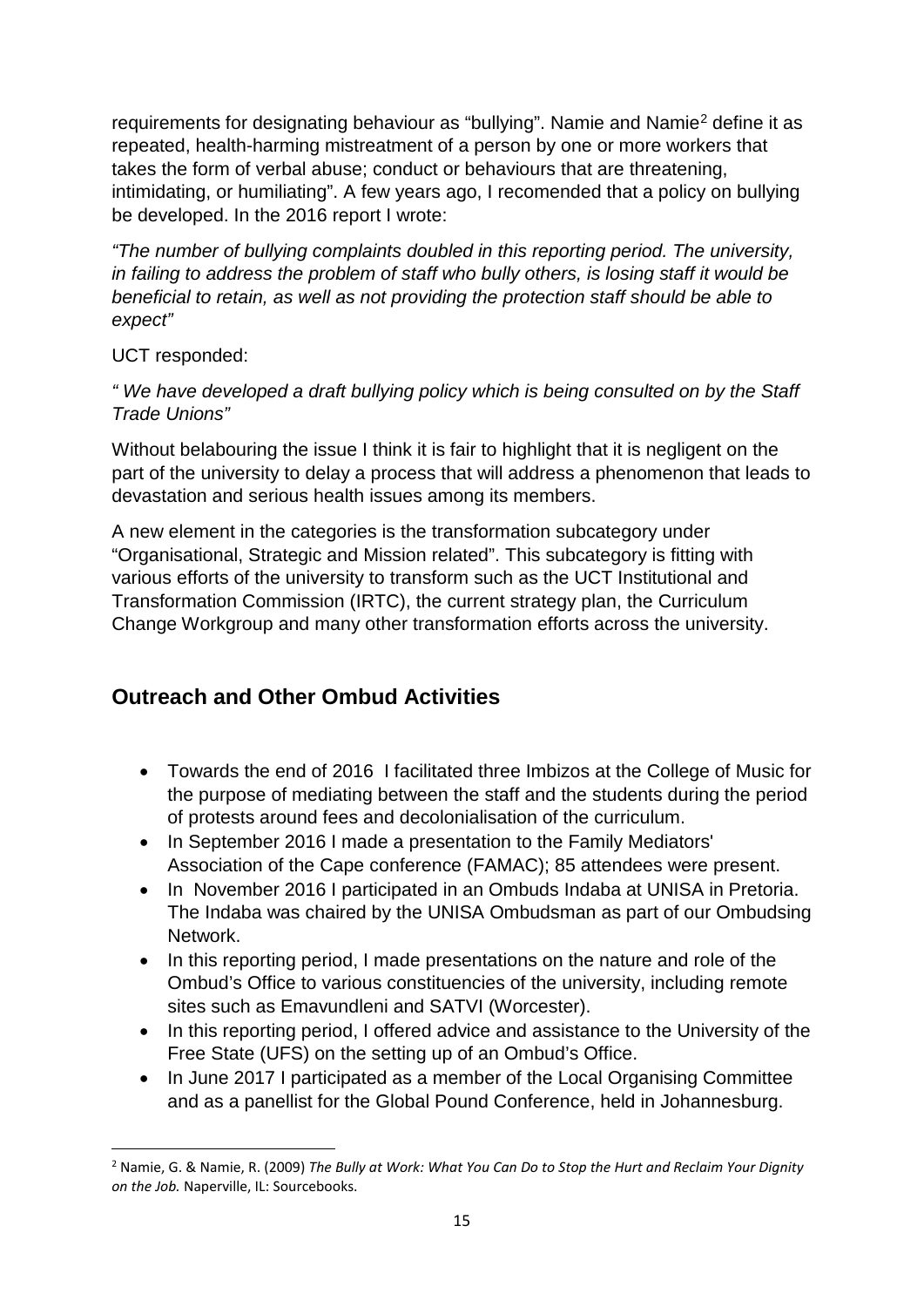- In this reporting period my office initiated several conference calls in the format of Ombudsing Network meetings. The Ombudsing Network is an initiative of our office, and includes Ombuds from other South African universities and government institutions.
- I continue to play my role as the IOA IC (International Committee) Africa Regional Chairperson, and thus oversee the IOA (International Ombudsman Association) activities on the African continent.

## **Observations and Recommendations**

- The university has covered some ground in dealing with mental illness on campus but a dedicated effort must be made to train those directly responsible in supporting students and staff to know what is available and how to access assistance; the same applies to sexual harassment and rape prevention workshops, and what to do should this be necessary.
- The statistics in this report indicate that levels of care and support on campus (especially in evaluative and administrative interactions) could be improved upon. I have noticed that often aggression is carmouflaged. What people say, and how they say it, are potential triggers to pre-existing wellness conditions, which may not be evident at that point since mental illness is often invisible. Fairness is everybody's business. Furthermore, often communication provided by the university to current and prospective students as well as staff could be improved upon by communicating with empathy. I suggest that the wording of all standard correspondence be reviewed and that staff be encouraged to communicate thoughtfully and empathetically, whether the content is positive or negative.
- While the university is complex and has numerous processes, often these are experienced as being cumbersome and even at times intimidating. It would be beneficial to explain more clearly the need for and application of different processes so that there is better understanding on the part of both staff and students.
- The university is to be commended for partnering with the City of Cape Town in securing security services for the campus and surrounding suburbs. Even so, particular emphasis must be dedicated to campus safety and security and new students and staff need to be adequately advised while existing students and staff ought to be reminded to be vigilant. Unfortunately, the campus is becoming increasingly unsafe.
- There have been complaints for many years about perceived covert discrimination that happens within faculties such as HSF and Humanities in courses where the student is alone with the examiner or supervisor. Further thinking on how to protect both parties, especially the students, in these spaces would be beneficial.
- I hear concerns that the university does not invest in debriefing efforts following events such as protests, as if it expects people to find their own way, heal, forgive and move on without assistance. Apart from one-on-one counselling for both staff and students, UCT needs to address these issues in